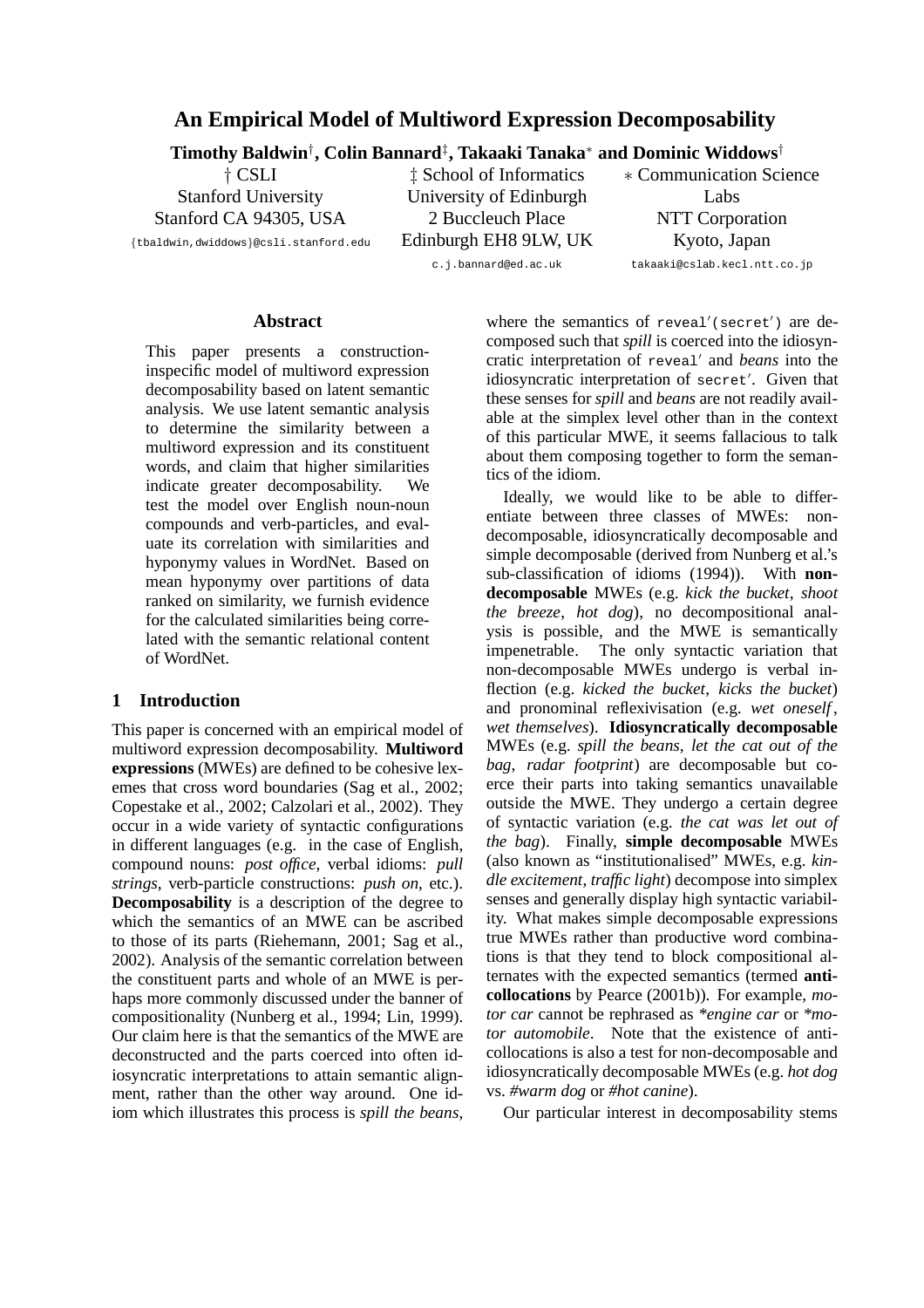from ongoing work on grammatical means for capturing MWEs. Nunberg et al. (1994) observed that idiosyncratically decomposable MWEs (in particular idioms) undergo much greater syntactic variation than non-decomposable MWEs, and that the variability can be partially predicted from the decompositional analysis. We thus aim to capture the decomposability of MWEs in the grammar and use this to constrain the syntax of MWEs in parsing and generation. Note that it is arguable whether simple decomposable MWEs belong in the grammar proper, or should be described instead as lexical affinities between particular word combinations.

As the first step down the path toward an empirical model of decomposability, we focus on demarcating simple decomposable MWEs from idiosyncratically decomposable and non-decomposable MWEs. This is largely equivalent to classifying MWEs as being **endocentric** (i.e., a hyponym of their head) or **exocentric** (i.e., not a hyponym of their head: Haspelmath (2002)).

We attempt to achieve this by looking at the semantic similarity between an MWE and its constituent words, and hypothesising that where the similarity between the constituents of an MWE and the whole is sufficiently high, the MWE must be of simple decomposable type.

The particular similarity method we adopt is latent semantic analysis, or LSA (Deerwester et al., 1990). LSA allows us to calculate the similarity between an arbitrary word pair, offering the advantage of being able to measure the similarity between the MWE and each of its constituent words. For MWEs such as *house boat*, therefore, we can expect to capture the fact that the MWE is highly similar in meaning to both constituent words (i.e. the modifier *house* and head noun *boat*). More importantly, LSA makes no assumptions about the lexical or syntactic composition of the inputs, and thus constitutes a fully construction- and language-inspecific method of modelling decomposability. This has clear advantages over a more conventional supervised classifierstyle approach, where training data would have to be customised to a particular language and construction type.

Evaluation is inevitably a difficulty when it comes to the analysis of MWEs, due to the lack of concise consistency checks on what MWEs should and should not be incorporated into dictionaries. While recognising the dangers associated with dictionarybased evaluation, we commit ourselves to this paradigm and focus on searching for appropriate means of demonstrating the correlation between dictionary- and corpus-based similarities.

The remainder of this paper is structured as follows. Section 2 describes past research on MWE compositionality of relevance to this effort. Section 3 provides a basic outline of the resources used in this research, LSA, the MWE extraction methods, and measures used to evaluate our method. Section 4 then provides evaluation of the proposed method, and the paper is concluded with a brief discussion in Section 5.

# **2 Past research**

Although there has been some useful work on compositionality in statistical machine translation (e.g. Melamed (1997)), there has been little work on detecting "non-compositional" (i.e. non-decomposable and idiosyncratically decomposable) items of variable syntactic type in monolingual corpora. One interesting exception is Lin (1999), whose approach is explained as follows:

The intuitive idea behind the method is that the metaphorical usage of a noncompositional expression causes it to have a different distributional characteristic than expressions that are similar to its literal meaning.

The expressions he uses are taken from a collocation database (Lin, 1998b). These "expressions that are similar to [their] literal meaning" are found by substituting each of the words in the expression with the 10 most similar words according to a corpus derived thesaurus (Lin, 1998a). Lin models the distributional difference as a significant difference in mutual information. Significance here is defined as the absence of overlap between the 95% confidence interval of the mutual information scores. Lin provides some examples that suggest he has identified a successful measure of "compositionality". He offers an evaluation where an item is said to be noncompositional if it occurs in a dictionary of idioms. This produces the unconvincing scores of 15.7% for precision and 13.7% for recall.

We claim that substitution-based tests are useful in demarcating MWEs from productive word combinations (as attested by Pearce (2001a) in a MWE detection task), but not in distinguishing the different classes of decomposability. As observed above, simple decomposable MWEs such as *motor car* fail the substitution test not because of nondecomposability, but because the expression is in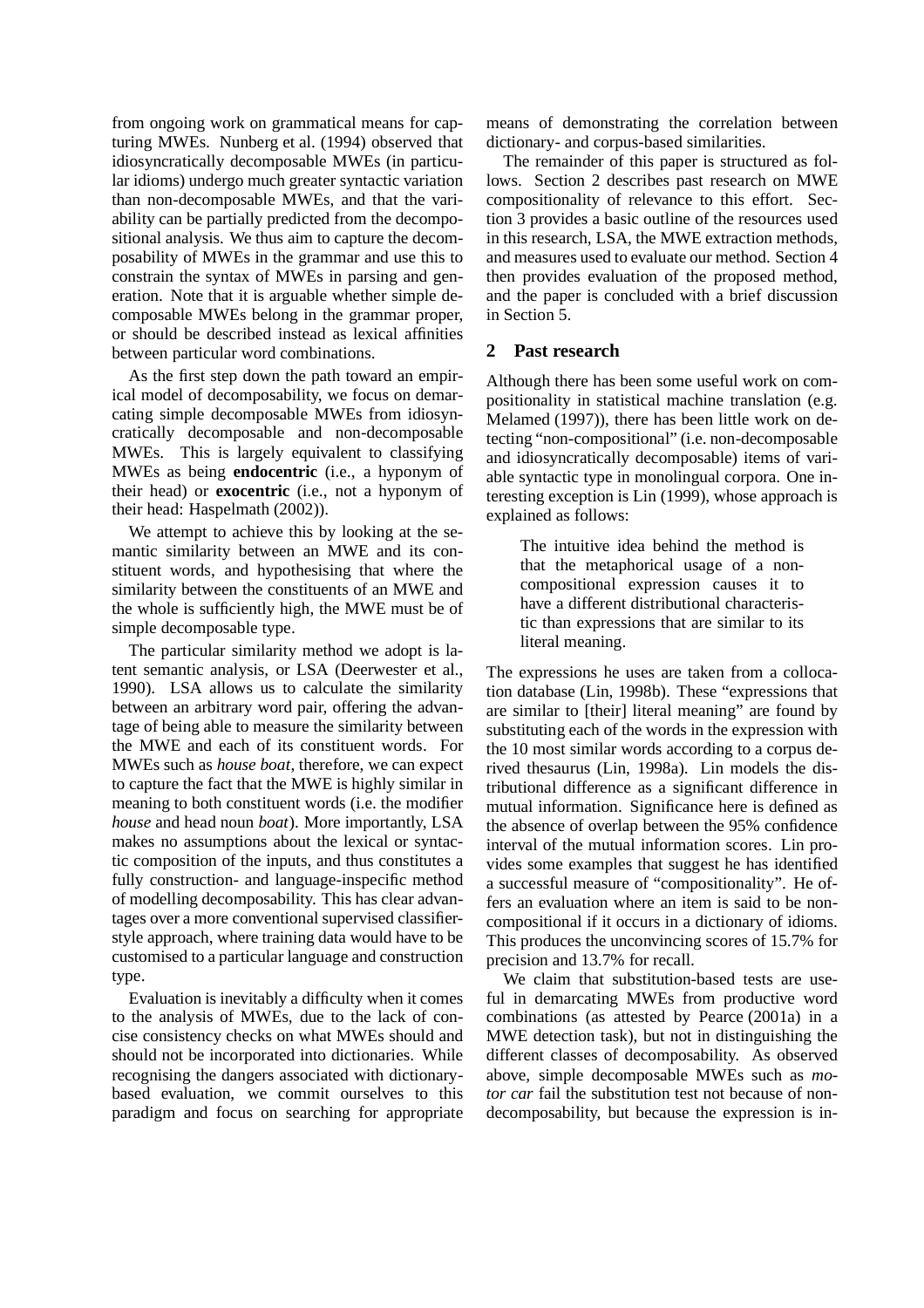stitutionalised to the point of blocking alternates. Thus, we expect Lin's method to return a wide array of both decomposable and non-decomposable MWEs.

Bannard (2002) focused on distributional techniques for describing the meaning of verb-particle constructions at the level of logical form. The semantic similarity between a multiword expression and its head was used as an indicator of decomposability. The assumption was that if a verb-particle was sufficiently similar to its head verb, then the verb contributed its simplex meaning. It gave empirical backing to this assumption by showing that annotator judgements for verbparticle decomposability correlate significantly with non-expert human judgements on the similarity between a verb-particle construction and its head verb. Bannard et al. (2003) extended this research in looking explicitly at the task of classifying verb-particles as being compositional or not. They successfully combined statistical and distributional techniques (including LSA) with a substitution test in analysing compositionality. McCarthy et al. (2003) also targeted verb-particles for a study on compositionality, and judged compositionality according to the degree of overlap in the  $N$  most similar words to the verbparticle and head verb, e.g., to determine compositionality.

We are not the first to consider applying LSA to MWEs. Schone and Jurafsky (2001) applied LSA to the analysis of MWEs in the task of MWE discovery, by way of rescoring MWEs extracted from a corpus. The major point of divergence from this research is that Schone and Jurafsky focused specifically on MWE extraction, whereas we are interested in the downstream task of semantically classifying attested MWEs.

# **3 Resources and Techniques**

In this section, we outline the resources used in evaluation, give an informal introduction to the LSA model, sketch how we extracted the MWEs from corpus data, and describe a number of methods for modelling decomposability within a hierarchical lexicon.

## **3.1 Resources and target MWEs**

The particular reference lexicon we use to evaluate our technique is WordNet 1.7 (Miller et al., 1990), due to its public availability, hierarchical structure and wide coverage. Indeed, Schone and Jurafsky (2001) provide evidence that suggests that WordNet is as effective an evaluation resource as the web for MWE detection methods, despite its inherent size limitations and static nature.

Two MWE types that are particularly well represented in WordNet are compound nouns (47,000 entries) and multiword verbs (2,600 entries). Of these, we chose to specifically target two types of MWE: noun-noun (NN) compounds (e.g. *computer network*, *work force*) and verb-particles (e.g. *look on*, *eat up*) due to their frequent occurrence in both decomposable and non-decomposable configurations, and also their disparate syntactic behaviours.

We extracted the NN compounds from the 1996 Wall Street Journal data (WSJ, 31m words), and the verb-particles from the British National Corpus (BNC, 90m words: Burnard (2000)). The WSJ data is more tightly domain-constrained, and thus a more suitable source for NN compounds if we are to expect sentential context to reliably predict the semantics of the compound. The BNC data, on the other hand, contains more colloquial and prosaic texts and is thus a richer source of verb-particles.

# **3.2 Description of the LSA model**

Our goal was to compare the distribution of different compound terms with their constituent words, to see if this indicated similarity of meaning. For this purpose, we used latent semantic analysis (LSA) to build a vector space model in which term-term similarities could be measured.

LSA is a method for representing words as points in a vector space, whereby words which are related in meaning should be represented by points which are near to one another, first developed as a method for improving the vector model for information retrieval (Deerwester et al., 1990). As a technique for measuring similarity between words, LSA has been shown to capture semantic properties, and has been used successfully for recognising synonymy (Landauer and Dumais, 1997), word-sense disambiguation (Schütze, 1998) and for finding correct translations of individual terms (Widdows et al., 2002).

The LSA model we built is similar to that described in (Schütze, 1998). First, 1000 frequent content words (i.e. not on the stoplist)<sup>1</sup> were chosen as "content-bearing words". Using these contentbearing words as column labels, the 50,000 most frequent terms in the corpus were assigned row vectors by counting the number of times they oc-

 ${}^{1}$ A "stoplist" is a list of frequent words which have little independent semantic content, such as prepositions and determiners (Baeza-Yates and Ribiero-Neto, 1999, p167).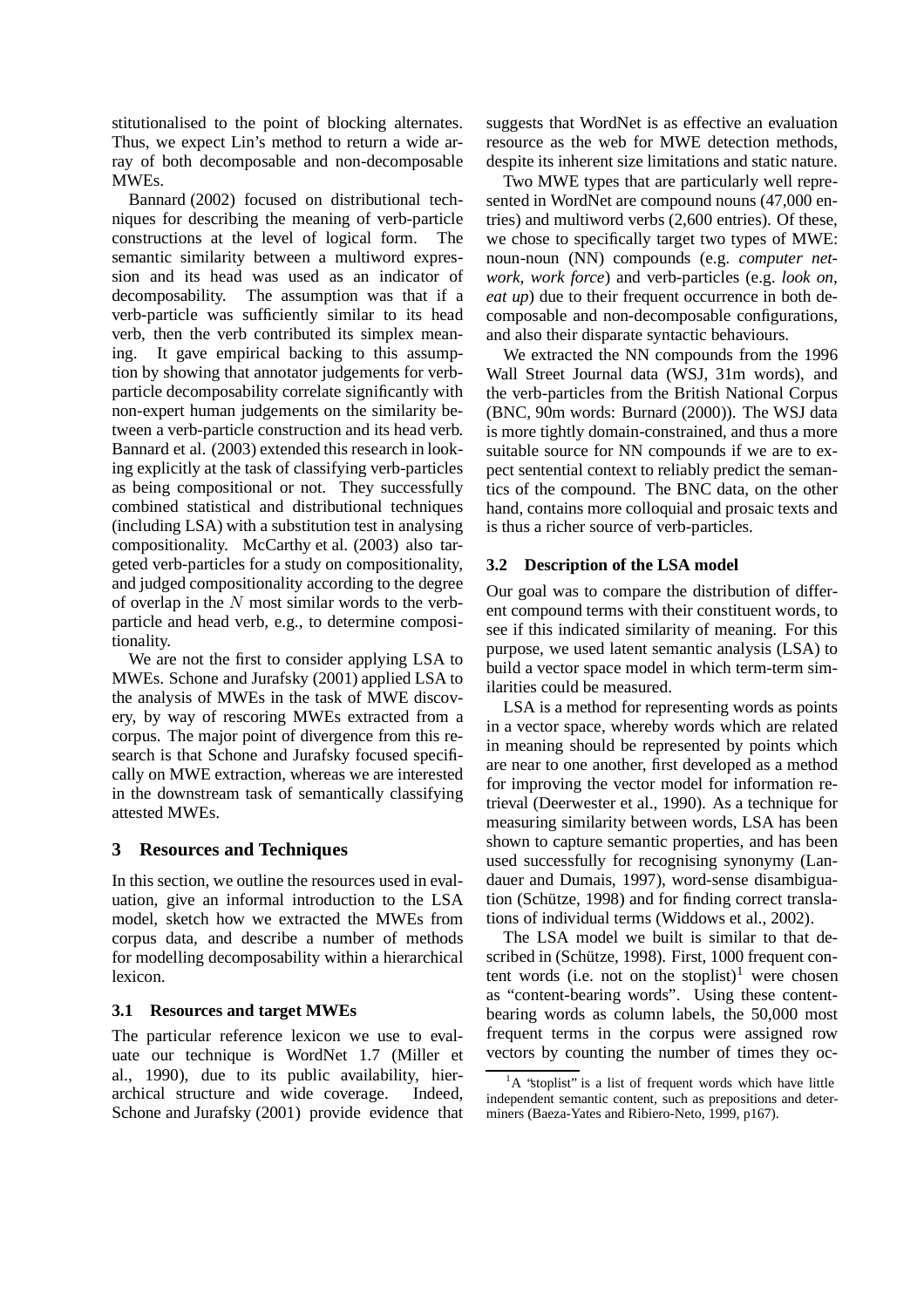curred within the same sentence as a content-bearing word. Singular-value decomposition (Deerwester et al., 1990) was then used to reduce the number of dimensions from 1000 to 100. Similarity between two vectors (points) was measured using the cosine of the angle between them, in the same way as the similarity between a query and a document is often measured in information retrieval (Baeza-Yates and Ribiero-Neto, 1999, p28). Effectively, we could use LSA to measure the extent to which two words or MWEs  $x$  and  $y$  usually occur in similar contexts.

Since the corpora had been tagged with parts-ofspeech, we could build syntactic distinctions into the LSA models — instead of just giving a vector for the string *test* we were able to build separate vectors for the nouns, verbs and adjectives *test*. This combination of technologies was also used to good effect by Widdows (2003): an example of the contribution of part-of-speech information to extracting semantic neighbours of the word *fire* is shown in Table 1. As can be seen, the noun *fire* (as in the substance/element) and the verb *fire* (mainly used to mean firing some sort of weapon) are related to quite different areas of meaning. Building a single vector for the string *fire* confuses this distinction the neighbours of *fire* treated just as a string include words related to both the meaning of *fire* as a noun (more frequent in the BNC) and as a verb. The appropriate granularity of syntactic classifications is an open question for this kind of research: treating all the possible verbs categories as different (e.g. distinguishing infinitive from finite from gerund forms) led to data sparseness, and instead we considered "verb" as a single part-of-speech type.

## **3.3 MWE extraction methods**

NN compounds were extracted from the WSJ by first tagging the data with fnTBL 1.0 (Ngai and Florian, 2001) and then simply taking noun bigrams (adjoined on both sides by non-nouns to assure the bigram is not part of a larger compound nominal). Out of these, we selected those compounds that are listed in WordNet, resulting in 5,405 NN compound types (208,000 tokens).

Extraction of the verb-particles was considerably more involved, and drew on the method of Baldwin and Villavicencio (2002). Essentially, we used a POS tagger and chunker (both built using fnTBL 1.0 (Ngai and Florian, 2001)) to first (re)tag the BNC. This allowed us to extract verb-particle tokens through use of the particle POS and chunk tags returned by the two systems. This produces highprecision, but relatively low-recall results, so we performed the additional step of running a chunkbased grammar over the chunker output to detect candidate mistagged particles. In the case that a noun phrase followed the particle candidate, we performed attachment disambiguation to determine the transitivity of the particle candidate. These three methods produced three distinct sets of verb-particle tokens, which we carried out weighted voting over to determine the final set of verb-particle tokens. A total of 461 verb-particles attested in WordNet were extracted (160,765 tokens).

For both the NN compound and verb-particle data, we replaced each token occurrence with a single-word POS-tagged token to feed into the LSA model.

# **3.4 Techniques for evaluating correlation with WordNet**

In order to evaluate our approach, we employed the lexical relations as defined in the WordNet lexical hierarchy (Miller et al., 1990). WordNet groups words into sets with similar meaning (known as "synsets"), e.g. {*car, auto, automobile, machine, motorcar* } . These are organised into a hierarchy employing multiple inheritance. The hierarchy is structured according to different principles for each of nouns, verbs, adjectives and adverbs. The nouns are arranged according to hyponymy or ISA relations, e.g. a *car* is a kind of *automobile*. The verbs are arranged according to troponym or "manner-of" relations, where *murder* is a manner of killing, so *kill* immediately dominates *murder* in the hierarchy.

We used WordNet for evaluation by way of looking at: (a) hyponymy, and (b) semantic distance.

**Hyponymy** provides the most immediate way of evaluating decomposability. With simple decomposable MWEs, we can expect the constituents (and particularly the head) to be hypernyms (ancestor nodes) or synonyms of the MWE. That is, simple decomposable MWEs are generally endocentric, although there are some exceptions to this generalisation such as *vice president* arguably not being a hyponym of *president*. No hyponymy relation holds with non-decomposable or idiosyncratically decomposable MWEs (i.e., they are exocentric), as even if the semantics of the head noun can be determined through decomposition, by definition this will not correspond to a simplex sense of the word.

We deal with polysemy of the constituent words and/or MWE by simply looking for the existence of a sense of the constituent words which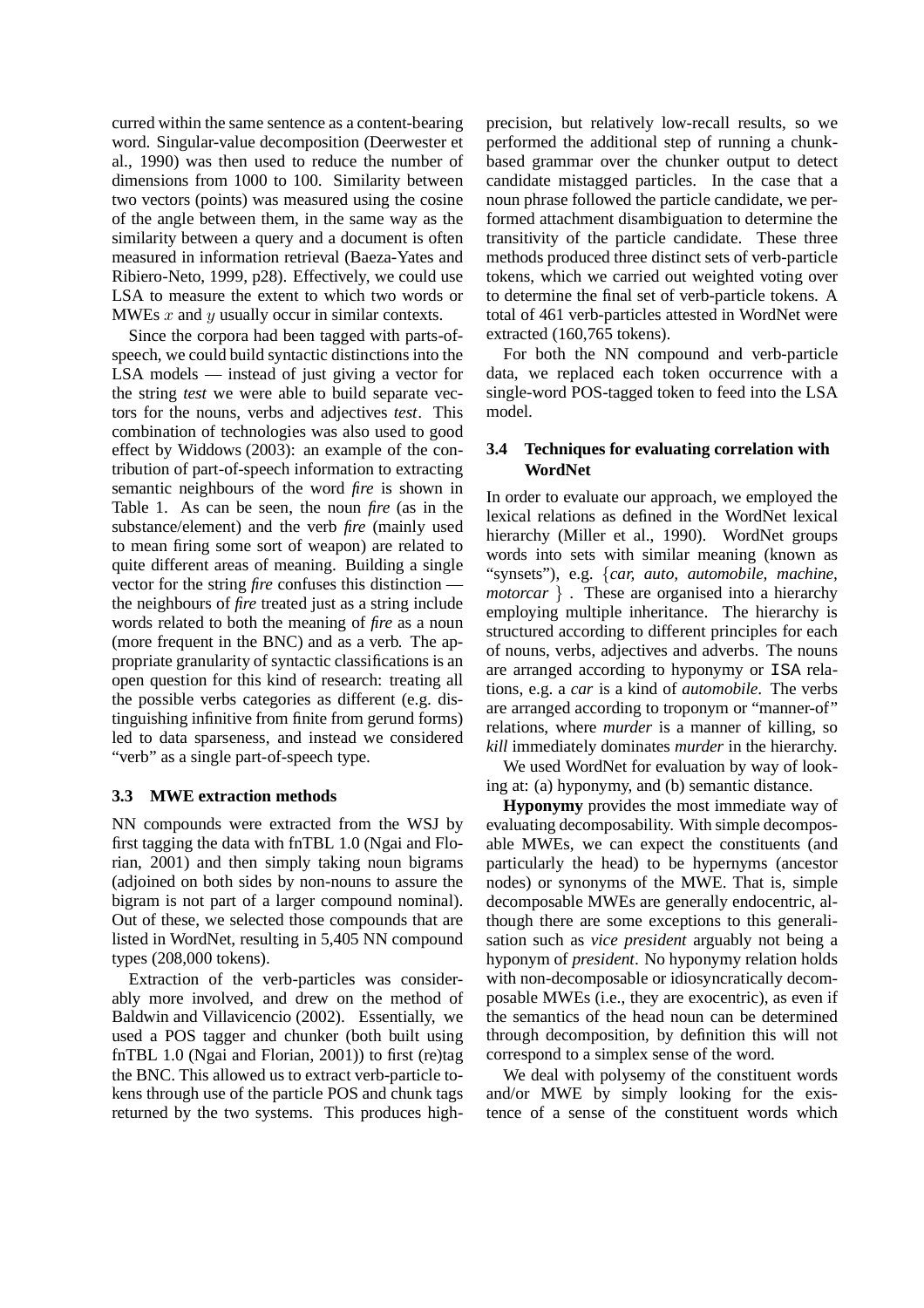| fi re (string only) |          | $f$ i re $n$ n $1$         |          | fire vvi         |          |
|---------------------|----------|----------------------------|----------|------------------|----------|
| fi re               | 1.000000 | $f$ i re $n$ n $1$         | 1.000000 | fi re vvi        | 1.000000 |
| fhmes               | 0.709939 | ${\rm f hmes}$ ${\rm nn2}$ | 0.700575 | guns nn2         | 0.663820 |
| smoke               | 0.680601 | $smoke\_nn1$               | 0.696028 | fi ring vvg      | 0.537778 |
| blaze               | 0.668504 | brigade nn1                | 0.589625 | cannon nn0       | 0.523442 |
| fi remen            | 0.627065 | $f$ res $nn2$              | 0.584643 | gun nnl          | 0.484106 |
| fi res              | 0.617494 | $f$ remen $nn2$            | 0.567170 | fi red vvd       | 0.478572 |
| explosion           | 0.572138 | explosion nn1              | 0.551594 | detectors nn2    | 0.477025 |
| burning             | 0.559897 | destroyed vvn              | 0.547631 | artillery nn1    | 0.469173 |
| destroyed           | 0.558699 | burning aj0                | 0.533586 | attack_vvb       | 0.468767 |
| brigade             | 0.532248 | blaze_nn1                  | 0.529126 | $fi$ ring nn $1$ | 0.459000 |
| arson               | 0.528909 | arson nn1                  | 0.522844 | volley nn1       | 0.458717 |
| accidental          | 0.519310 | alarms_nn2                 | 0.512332 | trained_vvn      | 0.447797 |
| chimney             | 0.489577 | destroyed vvd              | 0.512130 | enemy nn1        | 0.445523 |
| blast               | 0.488617 | burning vvg                | 0.502052 | alert aj0        | 0.443610 |
| guns                | 0.487226 | burnt vvn                  | 0.500864 | shoot vvi        | 0.443308 |
| damaged             | 0.484897 | blast_nn1                  | 0.498635 | defenders_nn2    | 0.438886 |

Table 1: Semantic neighbours of *fire* with different parts-of-speech. The scores are cosine similarities

subsumes a sense of the MWE. The function hyponym $(word_i, mwe)$  thus returns a value of 1 if some sense of  $word_i$  subsumes a sense of  $mwe$ , and a value of 0 otherwise.

A more proactive means of utilising the WordNet hierarchy is to derive a **semantic distance** based on analysis of the relative location of senses in Word-Net. Budanitsky and Hirst (2001) evaluated the performance of five different methods that measure the semantic distance between words in the Word-Net Hierarchy, which Patwardhan et al. (2003) have then implemented and made available for general use as the Perl package distance-0.11.<sup>2</sup> We focused in particular on the following three measures, the first two of which are based on information theoretic principles, and the third on sense topology:

- Resnik (1995) combined WordNet with corpus statistics. He defines the similarity between two words as the information content of the lowest superordinate in the hierarchy, defining the information content of a concept  $c$  (where a concept is the WordNet class containing the word) to be the negative of its log likelihood. This is calculated over a corpus of text.
- Lin (1998c) also employs the idea of corpusderived information content, and defines the similarity between two concepts in the following way:

$$
\text{sim}(C_1, C_2) = \frac{2 \log P(C_0)}{\log P(C_1) + \log P(C_2)} \quad (1)
$$

where  $C_0$  is the lowest class in the hierarchy that subsumes both classes.

• Hirst and St-Onge (1998) use a system of "relations" of different strength to determine the similarity of word senses, conditioned on the type, direction and relative distance of edges separating them.

The Patwardhan et al. (2003) implementation that we used calculates the information values from SemCor, a semantically tagged subset of the Brown corpus. Note that the first two similarity measures operate over nouns only, while the last can be applied to any word class.

The similarity measures described above calculate the similarity between a pair of senses. In the case that a given constituent word and/or MWE occur with more than one sense, we calculate a similarity for sense pairing between them, and average over them to produce a consolidated similarity value.

## **4 Evaluation**

LSA was used to build models in which MWEs could be compared with their constituent words. Two models were built, one from the WSJ corpus (indexing NN compounds) and one from the BNC (indexing verb-particles). After removing stopwords, the 50,000 most frequent terms were indexed in each model. From the WSJ, these 50,000 terms included 1,710 NN compounds (with corpus frequency of at least 13) and from the BNC, 461 verbparticles (with corpus frequency of at least 49).

We used these models to compare different words, and to find their neighbours. For example, the neighbours of the simplex verb *cut* and the verb-particles *cut out* and *cut off* (from the BNC model) are shown in Table 2. As can be seen, several of the neighbours of *cut out* are from similar semantic areas as those of *cut*, whereas those of *cut off* are quite different.

 $^{2}$ http://www.d.umn.edu/~tpederse/ distance.html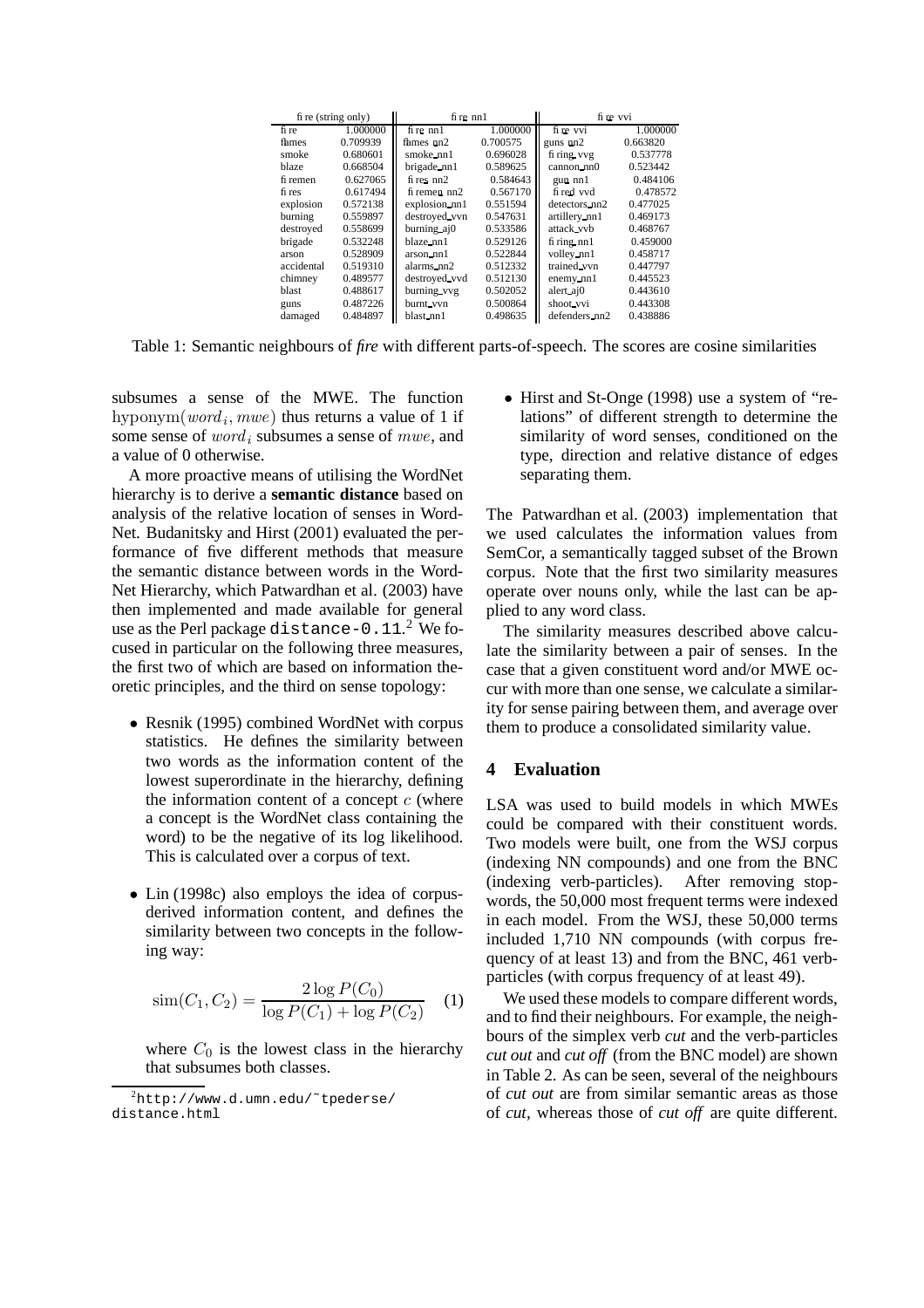| cut (verb)   |          | cut out (verb) |          | cut off (verb)   |          |
|--------------|----------|----------------|----------|------------------|----------|
| cut_verb     | 1.000000 | cut out_verb   | 1.000000 | cut off verb     | 1.000000 |
| trim verb    | 0.529886 | fondant nn     | 0.516956 | knot_nn          | 0.448871 |
| slash verb   | 0.522370 | fondant ii     | 0.501266 | choke verb       | 0.440587 |
| cut nns      | 0.520345 | strip nns      | 0.475293 | vigorously rb    | 0.438071 |
| $cut\_nn$    | 0.502100 | piece nns      | 0.449555 | suck_verb        | 0.413003 |
| reduce_verb  | 0.465364 | roll nnp       | 0.440769 | crush_verb       | 0.412301 |
| cut out verb | 0.433465 | stick ji       | 0.434082 | ministry nn      | 0.408702 |
| pull verb    | 0.431929 | cut_verb       | 0.433465 | glycerol nn      | 0.395148 |
| fall_verb    | 0.426111 | icing nn       | 0.432307 | tap verb         | 0.383932 |
| hook verb    | 0.419564 | piece nn       | 0.418780 | shake_verb       | 0.381581 |
| recycle verb | 0.413206 | paste nn       | 0.416581 | jerk verb        | 0.381284 |
| project verb | 0.401246 | tip nn         | 0.413603 | put down verb    | 0.380368 |
| recycled ii  | 0.396315 | hole nns       | 0.412813 | circumference_nn | 0.378097 |
| prune verb   | 0.395656 | straw_nn       | 0.411617 | in nnp           | 0.375634 |
| pare verb    | 0.394991 | hook nn        | 0.402947 | pump verb        | 0.373984 |
| tie_verb     | 0.392964 | strip nn       | 0.399974 | nell_nnp         | 0.373768 |

Table 2: Semantic neighbours of the verbs *cut*, *cut out*, and *cut off* .

| <b>Construction</b> | Method Pearson |      | R2   |
|---------------------|----------------|------|------|
|                     | Resnik         | .108 | .012 |
| NN compound         | Lin            | .101 | .010 |
|                     | <b>HSO</b>     | .072 | .005 |
| verb-particle       | <b>HSO</b>     | .255 | .065 |

Table 3: Correlation between LSA and WordNet similarities

This reflects the fact that in most of its instances the verb *cut off* is used to mean "forcibly isolate".

In order to measure this effect quantitatively, we can simply take the cosine similarities between these verbs, finding that  $\text{sim}(cut, cut out) = 0.433$  and  $\sin(cut, cut off) = 0.183$  from which we infer directly that, relative to the sense of *cut*, *cut out* is a clearer case of a simple decomposable MWE than *cut off* .

#### **4.1 Statistical analysis**

In order to get an initial feel for how well the LSA-based similarities for MWEs and their head words correlate with the WordNet-based similarities over those same word pairs, we did a linear regression and Pearson's correlation analysis of the paired data (i.e. the pair- $\text{img } \langle \text{sim}_{\text{LSA}}(word_i, mwe), \text{sim}_{\text{WN}}(word_i, mwe) \rangle$ for each WordNet similarity measure  $\text{sim}_{\text{WN}}$ ). For both tests, values closer to 0 indicate random distribution of the data, whereas values closer to 1 indicate a strong correlation. The correlation results for NN compounds and verb-particles are presented in Table 3, where  $R^2$  refers to the output of the linear regression test and *HSO* refers to Hirst and St-Onge similarity measure. In the case of NN compounds, the correlation with LSA is very low for all tests, that is LSA is unable to reproduce the relative similarity values derived from WordNet with any reli-



Figure 1: Hyponymy correlation

ability. With verb-particles, correlation is notably higher than for NN compounds, $3$  but still at a low level.

Based on these results, LSA would appear to correlate poorly with WordNet-based similarities. However, our main interest is not in similarity per se, but how reflective LSA similarities are of the decomposability of the MWE in question. While taking note of the low correlation with WordNet similarities, therefore, we move straight on to look at the hyponymy test.

#### **4.2 Hyponymy-based analysis**

We next turn to analysis of correlation between LSA similarities and hyponymy values. Our expectation is that for constituent word–MWE pairs with higher LSA similarities, there is a greater likelihood of the MWE being a hyponym of the constituent word. We test this hypothesis by ranking the constituent word– MWE pairs in decreasing order of LSA similarity,

 $3R$  Recall that HSO is the only similarity measure which operates over verbs.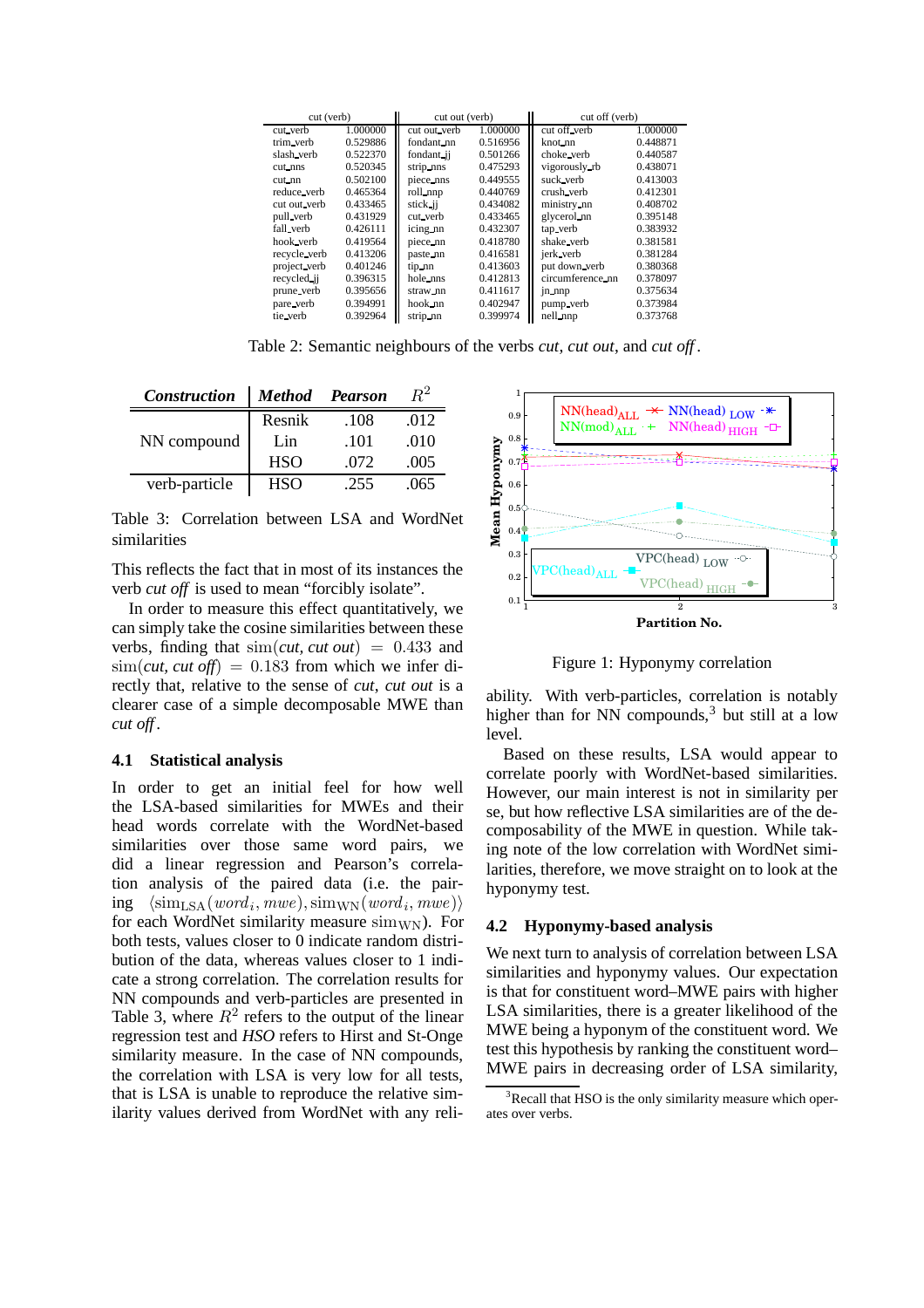and partitioning the ranking up into  $m$  partitions of equal size. We then calculate the average number of hyponyms per partition. If our hypothesis is correct, the earlier partitions (with higher LSA similarities) will have higher occurrences of hyponyms than the latter partitions.

Figure 1 presents the mean hyponymy values across partitions of the NN compound data and verbparticle data, with  $m$  set to 3 in each case. For the NN compounds, we derive two separate rankings, based on the similarity between the head noun and NN compound (*NN(head)*) and the modifier noun and the NN compound (*NN(mod)*). In the case of the verb-particle data, WordNet has no classification of prepositions or particles, so we can only calculate the similarity between the head verb and verbparticle (*VPC(head)*). Looking to the curves for these three rankings, we see that they are all fairly flat, nondescript curves. If we partition the data up into low- and high-frequency MWEs, as defined by a threshold of 100 corpus occurrences, we find that the graphs for the low-frequency data  $(NN(head)<sub>LOW</sub>$ and  $VPC(head)_{\text{LOW}}$  are both monotonically decreasing, whereas those for high-frequency data  $(NN(head)_{\text{HIGH}}$  and  $VPC(head)_{\text{HIGH}}$ ) are more haphazard in nature. Our hypothesis of lesser instances of hyponymy for lower similarities is thus supported for low-frequency items but not for high-frequency items, suggesting that LSA similarities are more brittle over high-frequency items for this particular task. The results for the low-frequency items are particularly encouraging given that the LSAbased similarities were found to correlate poorly with WordNet-derived similarities. The results for *NN(mod)* are more erratic for both low- and highfrequency terms, that is the modifier noun is not as strong a predictor of decomposability as the head noun. This is partially supported by the statistics on the relative occurrence of NN compounds in Word-Net subsumed by their head noun (71.4%) as compared to NN compounds subsumed by their modifier (13.7%).

In an ideal world, we would hope that the values for mean hyponymy were nearly 1 for the first partition and nearly 0 for the last. Naturally, this presumes perfect correlation of the LSA similarities with decomposability, but classificational inconsistencies in WordNet also work against us. For example, *vice chairman* is an immediate hyponym of both *chairman* and *president*, but *vice president* is not a hyponym of *president*. According to LSA, however, sim(*chairman*, *vice chairman*) = .508 and  $\text{sim}(present, vice president) = .551.$ 

It remains to be determined why LSA should perform better over low-frequency items, although the higher polysemy of high-frequency items is one potential cause. We intend to further investigate this matter in future research.

## **5 Discussion**

While evaluation pointed to a moderate correlation between LSA similarities and occurrences of hyponymy, we have yet to answer the question of exactly where the cutoffs between simple decomposable, idiosyncratically decomposable and nondecomposable MWEs lie. While it would be possible to set arbitrary thresholds to artificially partition up the space of MWEs based on LSA similarity (or alternatively use statistical tests to derive confidence intervals for similarity values), we feel that more work needs to be done in establishing exactly what different LSA similarities for different MWE– constituent word combinations mean.

One area in which we plan to extend this research is the analysis of MWEs in languages other than English. Because of LSA's independence from linguistic constraints, it is equally applicable to all languages, assuming there is some way of segmenting inputs into constituent words.

To summarise, we have proposed a constructioninspecific empirical model of MWE decomposability, based on latent semantic analysis. We evaluated the method over English NN compounds and verbparticles, and showed it to correlate moderately with WordNet-based hyponymy values.

## **Acknowledgements**

This material is partly based upon work supported by the National Science Foundation under Grant No. BCS-0094638 and also the Research Collaboration between NTT Communication Science Laboratories, Nippon Telegraph and Telephone Corporation and CSLI, Stanford University. We would like to thank the anonymous reviewers for their valuable input on this research.

## **References**

- Ricardo Baeza-Yates and Berthier Ribiero-Neto. 1999. *Modern Information Retrieval*. Addison Wesley / ACM press.
- Timothy Baldwin and Aline Villavicencio. 2002. Extracting the unextractable: A case study on verb-particles. In *Proc. of the 6th Conference on Natural Language Learning (CoNLL-2002)*, Taipei, Taiwan.
- Colin Bannard, Timothy Baldwin, and Alex Lascarides. 2003. A statistical approach to the semantics of verb-particles. In